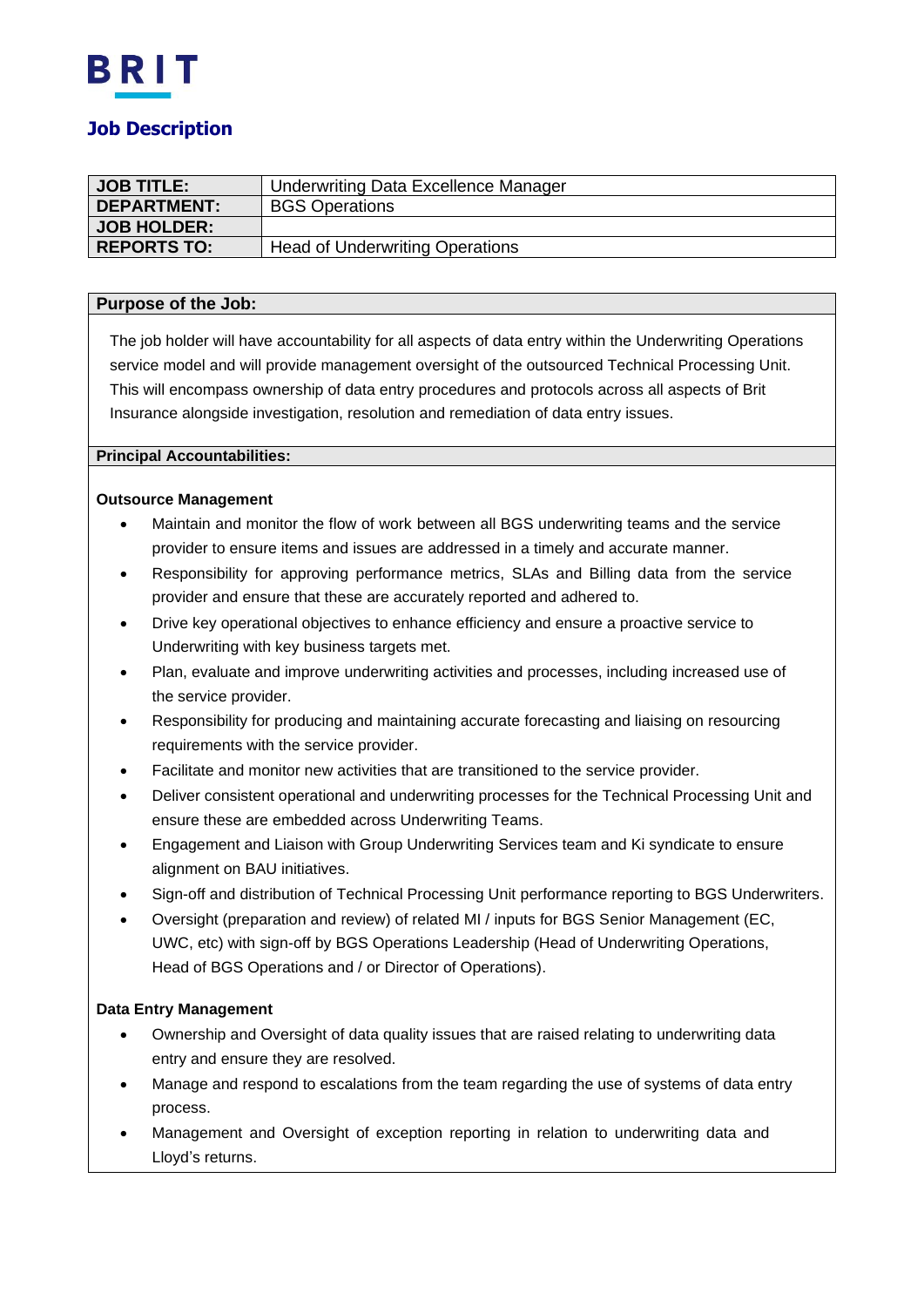

- Oversight and Maintenance of data lists uses in the Underwriting data entry Process
- Subject matter expert responsibility for our policy administration system (Eclipse)
- Liaising with internal stakeholders within the Technology & Data Teams to ensure data entry standards adhere to broader data strategy
- Champion of consistent data entry standards across Underwriting teams and ensuring these are embedded in the data entry practices

### **Change Management**

- Lead the direction of IT change projects and take ownership of all relevant data entry elements, where appropriate and where agreed with Line Manager.
- Undertake detailed analysis of challenges and new initiatives related to data entry in order to build recommendations for improvements.
- Attend IT and Underwriting project meetings to ensure that underwriting data entry requirements are always considered.
- Own the design and implementation of lean improvements across BGS to drive operational efficiency in UW data entry processes.
- Keep the service provider up to date with any changes including production of Requests for Service or Change Requests where appropriate.
- Ensure that any changes to Underwriting data entry processes are documented and communicated to relevant stakeholders.
- Take ownership for any new data entry processes that are delivered and ensure that they are successfully transitioned in to BAU.

## **Decision-Making Responsibilities:**

- Approve and implement guidance for risk processing on to the core underwriting system in line with Brit's documented policies and procedures and/or risk appetite.
- Closure or escalation of audit recommendations or other issues.
- Oversight and approval of relevant Financial Controls assigned to the team.
- Communicating appropriately with Lloyd's on market modernisation initiatives.
- Escalation of operational issues and coordination of planned changes to Senior Management, as appropriate.
- Representation of Brit at Lloyd's and other market decision-making forums, where appropriate and where agreed with Manager.

## **Regulatory Conduct Rules:**

- Act with integrity.
- Act with due skill, care and diligence.
- Be open and co-operative with Lloyd's, the FCA, the PRA, and other regulators.
- Pay due regard to the interests of customers and treat them fairly.
- Observe proper standards of market conduct.